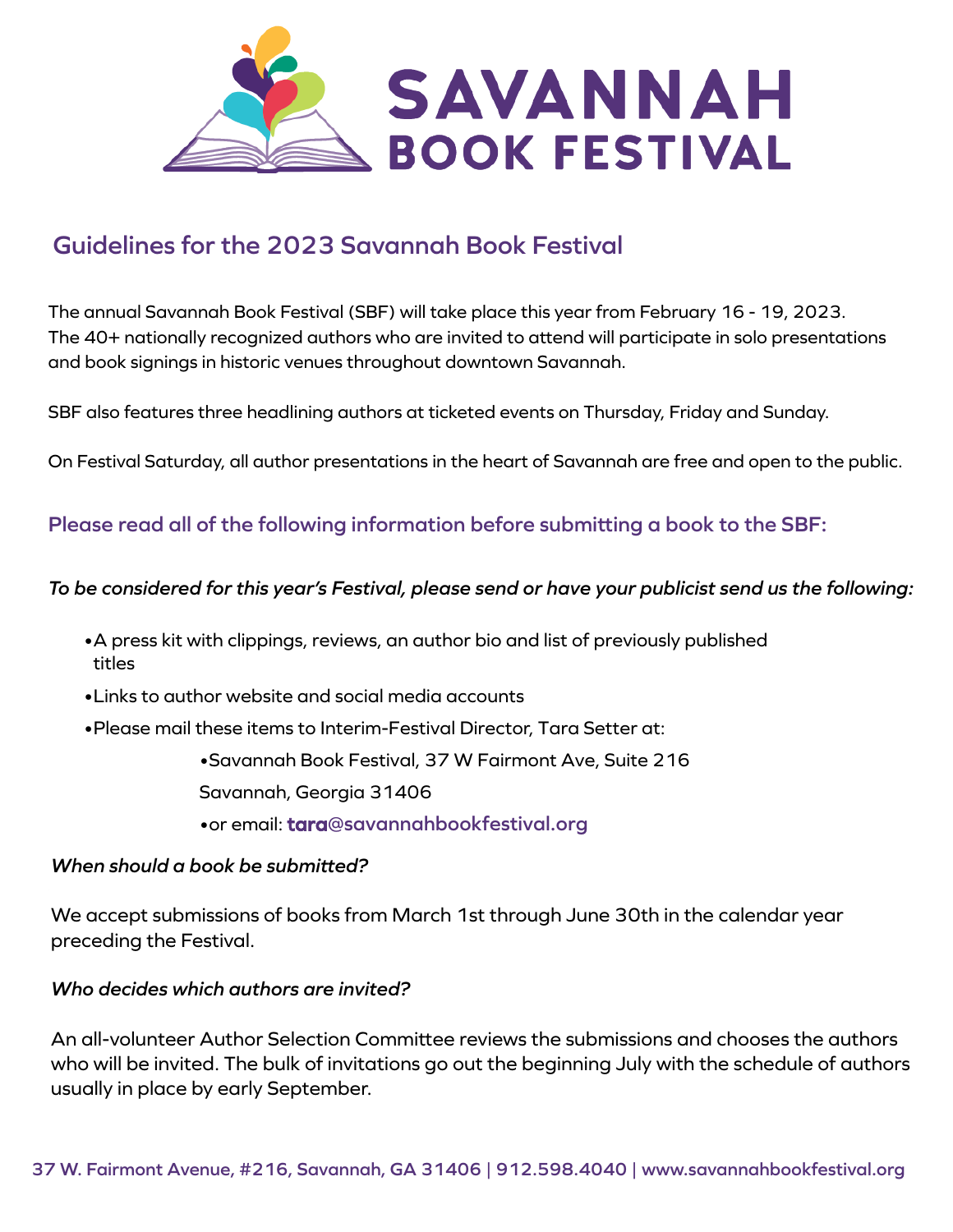# *What types of books are considered?*

While we review all books that are submitted, our main goal is to provide an excellent and diverse mix of literature for all visitors and participating authors featuring books from the following genres:

• Fiction — with an emphasis on literary fiction

• Narrative nonfiction — history, biography, memoir, and essays. Nonfiction books are considered from a variety of perspectives that encourage and engage in fair, respectful discussions of history, figures, and ideas.

- Graphic novels
- Cookbooks and food-related titles
- Art and architecture titles
- Titles with a local focus

## *What types of books are not considered?*

Due to the volume of work submitted, Savannah Book Festival does not consider self- published or author- financed titles. There is not a children's component to the SBF, therefore, children's books are not considered. SBF does include one to two YA or YA crossover books each year.

## *What happens when a book is selected?*

We typically begin issuing invitations to participate in the Festival in July with the schedule of authors in place by early September.

As we are unable to notify individuals who are not selected, we post an announcement on the Festival website when all submissions have been considered and invitations have been sent.

# **Book Sales and Signings:**

The Festival works with Follet and the Savannah College of Art and Design bookstore to order books for sale during the Festival. All books that are signed must be purchased at the Festival.

Festival Saturday authors are invited to head to the Book Signing Tent after their presentation to sign books.

# **Travel:**

Savannah Book Festival covers travel and lodging expenses for all invited authors. Our presenting authors stay at beautiful hotels located in the heart of Savannah's historic district, close to all Festival venues**.**